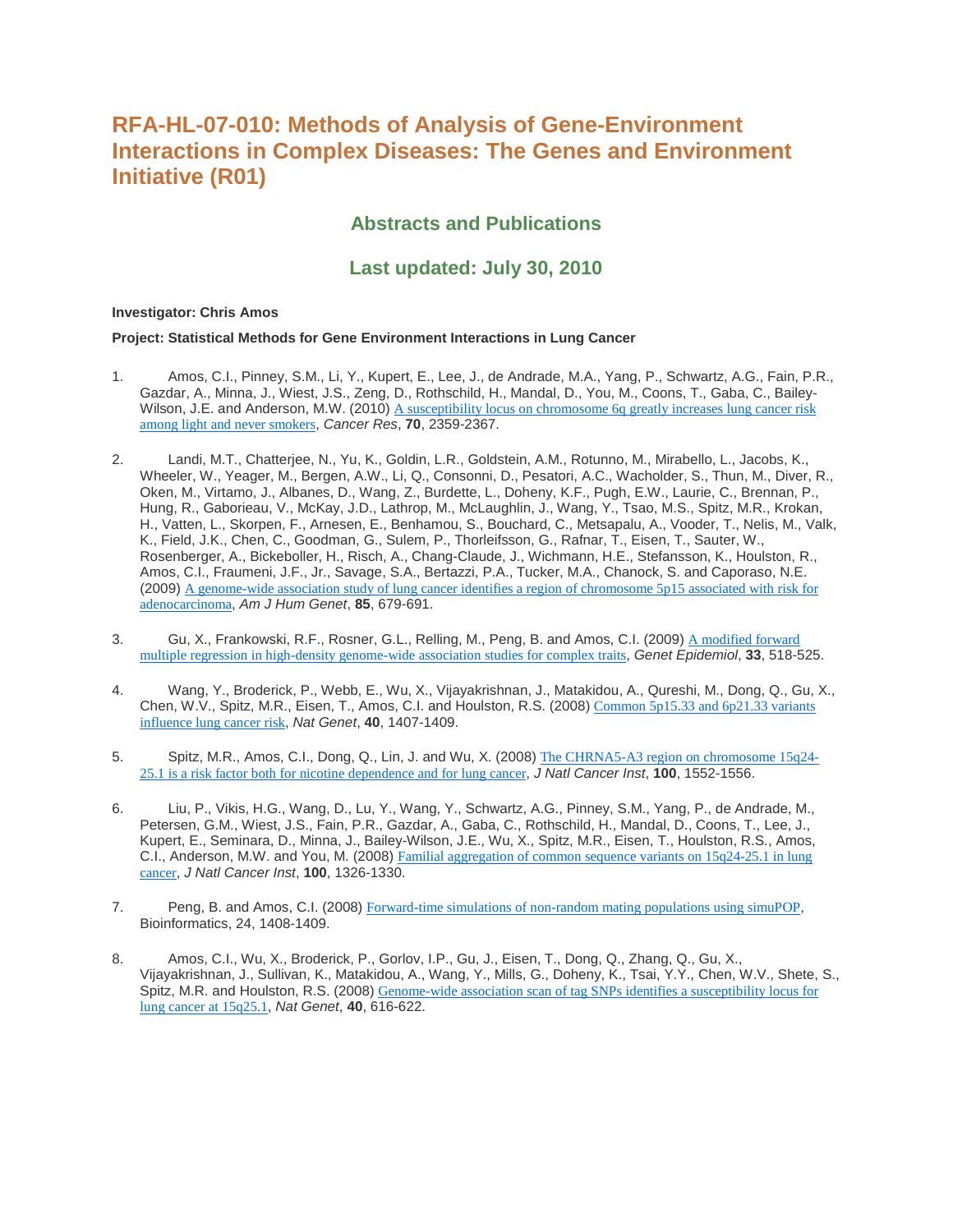#### **Investigator: Nilanjan Chatterjee**

#### **Project: Integrative Analysis of Genetic and Environmental Data in Epidemiologic Studies**

- 1. Park JH, Wacholder S, Gail MH, Peters U, Jacobs KB, Chanock SJ, et al. (2010) [Estimation of effect size](http://www.ncbi.nlm.nih.gov/entrez/query.fcgi?cmd=Retrieve&db=PubMed&dopt=Citation&list_uids=20562874)  [distribution from genome-wide association studies and implications for future discoveries](http://www.ncbi.nlm.nih.gov/entrez/query.fcgi?cmd=Retrieve&db=PubMed&dopt=Citation&list_uids=20562874). *Nat Genet*. **42**: 570-5.
- 2. Chatterjee N., Luo S., Chen Y.H., and Carroll R.J. Analysis of case-control association studies: SNPs, haplotypes and imputation, *Statistical Science*. In press.
- 3. Li H., Gail M., Brendt S., and Chatterjee N. Using cases to strengthen association between single nucleotide polymorphisms and a secondary phenotype in genome-wide association studies, *Genetic Epidemiology*. In press.
- 4. Menashe I., Meader D., Garcia-Closas M., Figueroa J., Bhattacharjee S., Rotunno M., Kraft P., Hunter D., Chanock S., Rosenberg P., and Chatterjee N. Pathway analysis of breast cancer genome wide association study highlights three pathways and one canonical signaling cascade, *Cancer Research*. Accepted.
- 5. Bhattacharjee, S., Wang, Z., Ciampa, J., Kraft, P., Chanock, S., Yu, K. and Chatterjee, N. (2010) Using [principal components of genetic variation for robust and powerful detection of gene-gene interactions in case-control and](http://www.ncbi.nlm.nih.gov/entrez/query.fcgi?cmd=Retrieve&db=PubMed&dopt=Citation&list_uids=20206333)  [case-only studies](http://www.ncbi.nlm.nih.gov/entrez/query.fcgi?cmd=Retrieve&db=PubMed&dopt=Citation&list_uids=20206333), *Am J Hum Genet*, **86**, 331-342.
- 6. Landi, M.T., Chatterjee, N., Yu, K., Goldin, L.R., Goldstein, A.M., Rotunno, M., Mirabello, L., Jacobs, K., Wheeler, W., Yeager, M., Bergen, A.W., Li, Q., Consonni, D., Pesatori, A.C., Wacholder, S., Thun, M., Diver, R., Oken, M., Virtamo, J., Albanes, D., Wang, Z., Burdette, L., Doheny, K.F., Pugh, E.W., Laurie, C., Brennan, P., Hung, R., Gaborieau, V., McKay, J.D., Lathrop, M., McLaughlin, J., Wang, Y., Tsao, M.S., Spitz, M.R., Krokan, H., Vatten, L., Skorpen, F., Arnesen, E., Benhamou, S., Bouchard, C., Metsapalu, A., Vooder, T., Nelis, M., Valk, K., Field, J.K., Chen, C., Goodman, G., Sulem, P., Thorleifsson, G., Rafnar, T., Eisen, T., Sauter, W., Rosenberger, A., Bickeboller, H., Risch, A., Chang-Claude, J., Wichmann, H.E., Stefansson, K., Houlston, R., Amos, C.I., Fraumeni, J.F., Jr., Savage, S.A., Bertazzi, P.A., Tucker, M.A., Chanock, S. and Caporaso, N.E. (2009) [A genome-wide association study of lung cancer identifies a region of chromosome 5p15 associated with risk for](http://www.ncbi.nlm.nih.gov/entrez/query.fcgi?cmd=Retrieve&db=PubMed&dopt=Citation&list_uids=19836008)  [adenocarcinoma](http://www.ncbi.nlm.nih.gov/entrez/query.fcgi?cmd=Retrieve&db=PubMed&dopt=Citation&list_uids=19836008), *Am J Hum Genet*, **85**, 679-691.
- 7. Maity, A., Carroll, R.J., Mammen, E. and Chatterjee, N. (2009) Testing in semiparametric models with [interaction, with applications to gene-environment interactions](http://www.ncbi.nlm.nih.gov/entrez/query.fcgi?cmd=Retrieve&db=PubMed&dopt=Citation&list_uids=19838317), *J R Stat Soc Series B Stat Methodol*, **71**, 75-96.
- 8. Luo, S., Mukherjee, B., Chen, J. and Chatterjee, N. (2009) **Shrinkage estimation for robust and efficient** [screening of single-SNP association from case-control genome-wide association studies](http://www.ncbi.nlm.nih.gov/entrez/query.fcgi?cmd=Retrieve&db=PubMed&dopt=Citation&list_uids=19434716), *Genet Epidemiol*, 33, 740-750.
- 9. Chen, Y.H., Chatterjee, N. and Carroll, R.J. (2009) **Shrinkage Estimators for Robust and Efficient Inference in** [Haplotype-Based Case-Control Studies](http://www.ncbi.nlm.nih.gov/entrez/query.fcgi?cmd=Retrieve&db=PubMed&dopt=Citation&list_uids=19430598), *J Am Stat Assoc*, **104**, 220-233.
- 10. Mukherjee, B., Ahn, J., Gruber, S.B., Rennert, G., Moreno, V. and Chatterjee, N. (2008) [Tests for gene](http://www.ncbi.nlm.nih.gov/entrez/query.fcgi?cmd=Retrieve&db=PubMed&dopt=Citation&list_uids=18473390)[environment interaction from case-control data: a novel study of type I error, power and designs](http://www.ncbi.nlm.nih.gov/entrez/query.fcgi?cmd=Retrieve&db=PubMed&dopt=Citation&list_uids=18473390), *Genet Epidemiol*, 32, 615-626.

## **Investigator: David Herrington**

#### **Project: Machine Learning to Identify Complex Interactions in Genome-wide Association Data**

- 1. Miller, D.J., Zhang, Y., Yu, G., Liu, Y., Chen, L., Langefeld, C.D., Herrington, D. and Wang, Y. (2009) An [algorithm for learning maximum entropy probability models of disease risk that efficiently searches and sparingly encodes](http://www.ncbi.nlm.nih.gov/entrez/query.fcgi?cmd=Retrieve&db=PubMed&dopt=Citation&list_uids=19608708)  [multilocus genomic interactions](http://www.ncbi.nlm.nih.gov/entrez/query.fcgi?cmd=Retrieve&db=PubMed&dopt=Citation&list_uids=19608708), *Bioinformatics*, **25**, 2478-2485.
- 2. Chen, L., Yu, G., Miller, D.J., Song, L., Langefeld, C.D., Herrington, D., Liu, Y. and Wang, Y. (2009) A [Ground Truth Based Comparative Study on Detecting Epistatic SNPs](http://ieeexplore.ieee.org/xpl/freeabs_all.jsp?arnumber=5332132&abstractAccess=no&userType=inst), *Proc. IEEE Machine Learning for Signal Processing*, 26-31.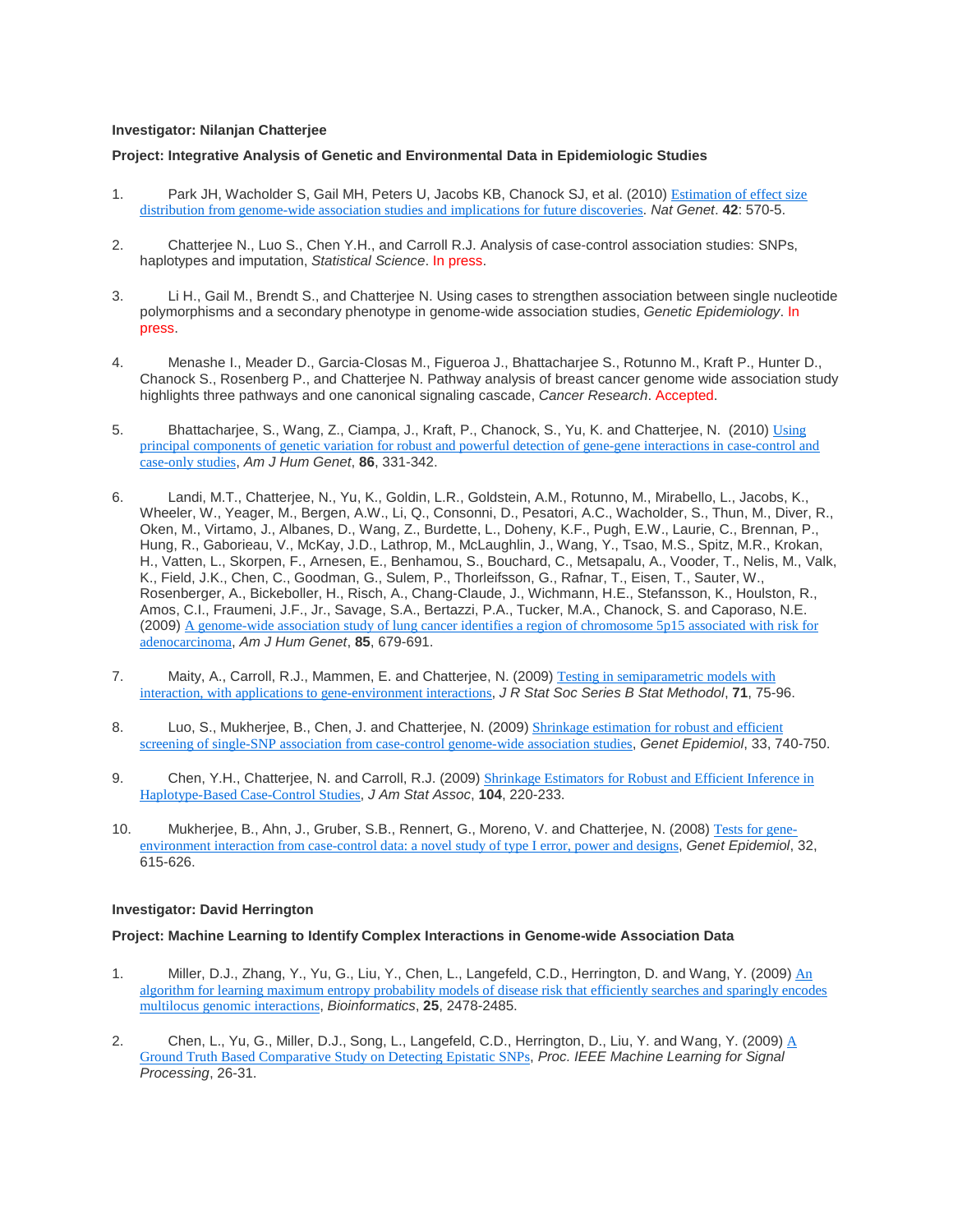3. Yu, G., Herrington, D., Langefeld, C. and Wang, W. (2008) [Detection of complex interactions of multi-locus](http://ieeexplore.ieee.org/Xplore/defdeny.jsp?url=http%3A%2F%2Fieeexplore.ieee.org%2Fstamp%2Fstamp.jsp%3Ftp%3D%26arnumber%3D4685460%26userType%3Dinst&denyReason=-134&arnumber=4685460&productsMatched=null&userType=inst)  [SNPs](http://ieeexplore.ieee.org/Xplore/defdeny.jsp?url=http%3A%2F%2Fieeexplore.ieee.org%2Fstamp%2Fstamp.jsp%3Ftp%3D%26arnumber%3D4685460%26userType%3Dinst&denyReason=-134&arnumber=4685460&productsMatched=null&userType=inst), *Proc. IEEE Machine Learning for Signal Processing*, 85-90.

## **Investigator: Ed Iversen**

## **Project: Bayesian Modeling and Optimal Design for Studies of Gene-Environment Association**

- 1. Wilson, M.A., Iversen, Jr, E.S., Clyde, M.A., Schmidler, S.C., and Schildraut, J.M. Bayesian Model Search and Multilevel Inference for SNP Association Studies, *Annals of Applied Statistics*. In press.
- 2. Schildkraut, J.M., Iversen, E.S., Wilson, M.A., Clyde, M.A., Moorman, P.G., Palmieri, R.T., Whitaker, R., Bentley, R.C., Marks, J.R. and Berchuck, A. (2010) Association between DNA damage response and repair genes and [risk of invasive serous ovarian cancer](http://www.ncbi.nlm.nih.gov/entrez/query.fcgi?cmd=Retrieve&db=PubMed&dopt=Citation&list_uids=20386703), *PLoS One*, **5**, e10061. Available online only.
- 3. Doherty, J.A., Rossing, M.A., Cushing-Haugen, K.L., Chen, C., Van Den Berg, D.J., Wu, A.H., Pike, M.C., Ness, R.B., Moysich, K., Chenevix-Trench, G., Beesley, J., Webb, P.M., Chang-Claude, J., Wang-Gohrke, S., Goodman, M.T., Lurie, G., Thompson, P.J., Carney, M.E., Hogdall, E., Kjaer, S.K., Hogdall, C., Goode, E.L., Cunningham, J.M., Fridley, B.L., Vierkant, R.A., Berchuck, A., Moorman, P.G., Schildkraut, J.M., Palmieri, R.T., Cramer, D.W., Terry, K.L., Yang, H.P., Garcia-Closas, M., Chanock, S., Lissowska, J., Song, H., Pharoah, P.D., Shah, M., Perkins, B., McGuire, V., Whittemore, A.S., Di Cioccio, R.A., Gentry-Maharaj, A., Menon, U., Gayther, S.A., Ramus, S.J., Ziogas, A., Brewster, W., Anton-Culver, H. and Pearce, C.L. (2010) ESR1/SYNE1 [polymorphism and invasive epithelial ovarian cancer risk: an Ovarian Cancer Association Consortium study](http://www.ncbi.nlm.nih.gov/entrez/query.fcgi?cmd=Retrieve&db=PubMed&dopt=Citation&list_uids=20056644), *Cancer Epidemiol Biomarkers Prev*, **19**, 245-250.
- 4. 4. Schildkraut, J.M., Goode, E.L., Clyde, M.A., Iversen, E.S., Moorman, P.G., Berchuck, A., Marks, J.R., Lissowska, J., Brinton, L., Peplonska, B., Cunningham, J.M., Vierkant, R.A., Rider, D.N., Chenevix-Trench, G., Webb, P.M., Beesley, J., Chen, X., Phelan, C., Sutphen, R., Sellers, T.A., Pearce, L., Wu, A.H., Van Den Berg, D., Conti, D., Elund, C.K., Anderson, R., Goodman, M.T., Lurie, G., Carney, M.E., Thompson, P.J., Gayther, S.A., Ramus, S.J., Jacobs, I., Kruger Kjaer, S., Hogdall, E., Blaakaer, J., Hogdall, C., Easton, D.F., Song, H., Pharoah, P.D., Whittemore, A.S., McGuire, V., Quaye, L., Anton-Culver, H., Ziogas, A., Terry, K.L., Cramer, D.W., Hankinson, S.E., Tworoger, S.S., Calingaert, B., Chanock, S., Sherman, M. and Garcia-Closas, M. (2009) [Single nucleotide polymorphisms in the TP53 region and susceptibility to invasive epithelial ovarian cancer](http://www.ncbi.nlm.nih.gov/entrez/query.fcgi?cmd=Retrieve&db=PubMed&dopt=Citation&list_uids=19276375), *Cancer Res*, **69**, 2349-2357.

## **Investigator: Kung-Yee Liang**

## **Project: Novel Statistical Methods for Gene-Environment Interactions in Complex Diseases**

- 1. Louis, T.A. and Ruczinski, I. (2010) [Efficient evaluation of ranking procedures when the number of units is](http://www.ncbi.nlm.nih.gov/entrez/query.fcgi?cmd=Retrieve&db=PubMed&dopt=Citation&list_uids=20131327) large, [with application to SNP identification](http://www.ncbi.nlm.nih.gov/entrez/query.fcgi?cmd=Retrieve&db=PubMed&dopt=Citation&list_uids=20131327), *Biom J*, **52**, 34-49.
- 2. Mathias, R.A., Grant, A.V., Rafaels, N., Hand, T., Gao, L., Vergara, C., Tsai, Y.J., Yang, M., Campbell, M., Foster, C., Gao, P., Togias, A., Hansel, N.N., Diette, G., Adkinson, N.F., Liu, M.C., Faruque, M., Dunston, G.M., Watson, H.R., Bracken, M.B., Hoh, J., Maul, P., Maul, T., Jedlicka, A.E., Murray, T., Hetmanski, J.B., Ashworth, R., Ongaco, C.M., Hetrick, K.N., Doheny, K.F., Pugh, E.W., Rotimi, C.N., Ford, J., Eng, C., Burchard, E.G., Sleiman, P.M., Hakonarson, H., Forno, E., Raby, B.A., Weiss, S.T., Scott, A.F., Kabesch, M., Liang, L., Abecasis, G., Moffatt, M.F., Cookson, W.O., Ruczinski, I., Beaty, T.H. and Barnes, K.C. (2010) A genome-wide [association study on African-ancestry populations for asthma](http://www.ncbi.nlm.nih.gov/entrez/query.fcgi?cmd=Retrieve&db=PubMed&dopt=Citation&list_uids=19910028), *J Allergy Clin Immunol*, **125**, 336-346 e334.
- 3. Scharpf, R.B. and Ruczinski, I. (2009) [R classes and methods for SNP array data](http://www.ncbi.nlm.nih.gov/entrez/query.fcgi?cmd=Retrieve&db=PubMed&dopt=Citation&list_uids=19957145), *Methods Mol Biol*, **593**, 67-79.
- 4. Sleiman, P.M., Flory, J., Imielinski, M., Bradfield, J.P., Annaiah, K., Willis-Owen, S.A., Wang, K., Rafaels, N.M., Michel, S., Bonnelykke, K., Zhang, H., Kim, C.E., Frackelton, E.C., Glessner, J.T., Hou, C., Otieno, F.G., Santa, E., Thomas, K., Smith, R.M., Glaberson, W.R., Garris, M., Chiavacci, R.M., Beaty, T.H., Ruczinski, I., Orange, J.M., Allen, J., Spergel, J.M., Grundmeier, R., Mathias, R.A., Christie, J.D., von Mutius, E., Cookson, W.O., Kabesch, M., Moffatt, M.F., Grunstein, M.M., Barnes, K.C., Devoto, M., Magnusson, M., Li, H., Grant, S.F., Bisgaard, H. and Hakonarson, H. (2009) [Variants of DENND1B associated with asthma in children](http://www.ncbi.nlm.nih.gov/entrez/query.fcgi?cmd=Retrieve&db=PubMed&dopt=Citation&list_uids=20032318), *N Engl J Med*, **362**, 36-44.